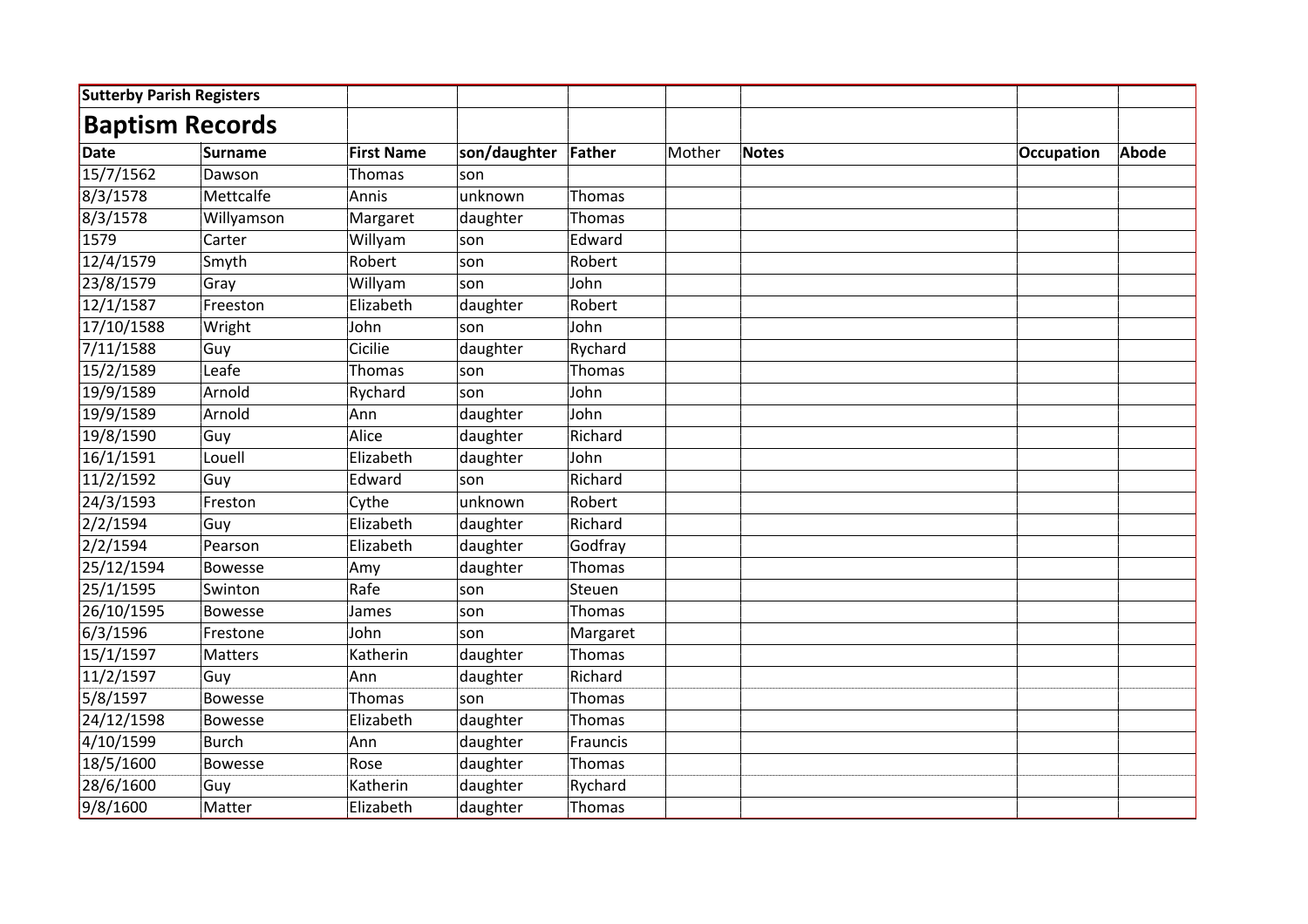| Date       | <b>Surname</b> | <b>First Name</b> | son/daughter | Father        | Mother | <b>Notes</b> | <b>Occupation</b> | <b>Abode</b> |
|------------|----------------|-------------------|--------------|---------------|--------|--------------|-------------------|--------------|
| 30/5/1601  | <b>Bowesse</b> | Marie             | daughter     | Thomas        |        |              |                   |              |
| 7/6/1601   | <b>Barker</b>  | Elizabeth         | daughter     | Hughe         |        |              |                   |              |
| 13/3/1602  | Clarke         | Edmund            | son          | John          |        |              |                   |              |
| 25/3/1602  | Steuensonne    | John              | son          | Thomas        |        |              |                   |              |
| 30/5/1602  | Birch          | Cicilie           | daughter     | Francis       |        |              |                   |              |
| 10/3/1603  | Matter         | Jane              | daughter     | Thomas        |        |              |                   |              |
| 20/10/1603 | Guy            | Martine           | son          | Richard       |        |              |                   |              |
| 17/3/1604  | Evisonn        | John              | son          | Thomas        |        |              |                   |              |
| 27/5/1604  | Bowesse        | John              | son          | <b>THomas</b> |        |              |                   |              |
| 9/11/1604  | Hudson         | Andrew            | son          | Benjamine     |        |              |                   |              |
| 17/6/1605  | <b>Birch</b>   | Jane              | daughter     | Francis       |        |              |                   |              |
| 8/7/1605   | Guy            | Francis           | son          | Richard       |        |              |                   |              |
| 20/9/1606  | Evisonne       | Christopher       | son          | Thomas        |        |              |                   |              |
| 2/8/1607   | Guie           | Richard           | son          | Richard       |        |              |                   |              |
| 30/9/1607  | Smithe         | Rebecca           | daughter     | Marke         | Mary   |              |                   |              |
| 7/9/1608   | Matters        | Jane              | daughter     | Thomas        |        |              |                   |              |
| 7/9/1608   | <b>Birch</b>   | Mary              | daughter     | Frauncis      |        |              |                   |              |
| 18/9/1608  | Hall           | Thomas            | son          | John          |        |              |                   |              |
| 25/1/1609  | <b>Byrche</b>  | John              | son          | Frauncis      |        |              |                   |              |
| 11/2/1609  | Hall           | John              | son          | Hughe         |        |              |                   |              |
| 25/2/1609  | <b>Byrche</b>  | Willm             | son          | Frauncis      |        |              |                   |              |
| 28/2/1609  | Smithe         | Mary              | daughter     | Frauncis      |        |              |                   |              |
| 22/3/1609  | Carter         | Judyth            | daughter     | John          |        |              |                   |              |
| 16/9/1610  | Jacksonne      | Anne              | daughter     | John          |        |              |                   |              |
| 23/2/1611  | <b>Matters</b> | Suzan             | daughter     | Thomas        |        |              |                   |              |
| 25/8/1611  | Smithe         | Susan             | daughter     | Frauncis      |        |              |                   |              |
| 15/1/1614  | Scot           | Robert            | son          | James         |        |              |                   |              |
| 10/5/1614  | Nepikary       | George            | son          | Francis       |        |              |                   |              |
| 13/7/1615  | Gromet         | John              | son          | Thomas        |        |              |                   |              |
| 30/7/1615  | Scottericke    | William           | son          | Thomas        |        |              |                   |              |
| 7/9/1616   | Gromet         | Mary              | daughter     | Thomas        |        |              |                   |              |
| 22/12/1616 | Scotterick     | Christopher       | son          | Thomas        |        |              |                   |              |
| 7/12/1617  | Scott          | John              | son          | James         |        |              |                   |              |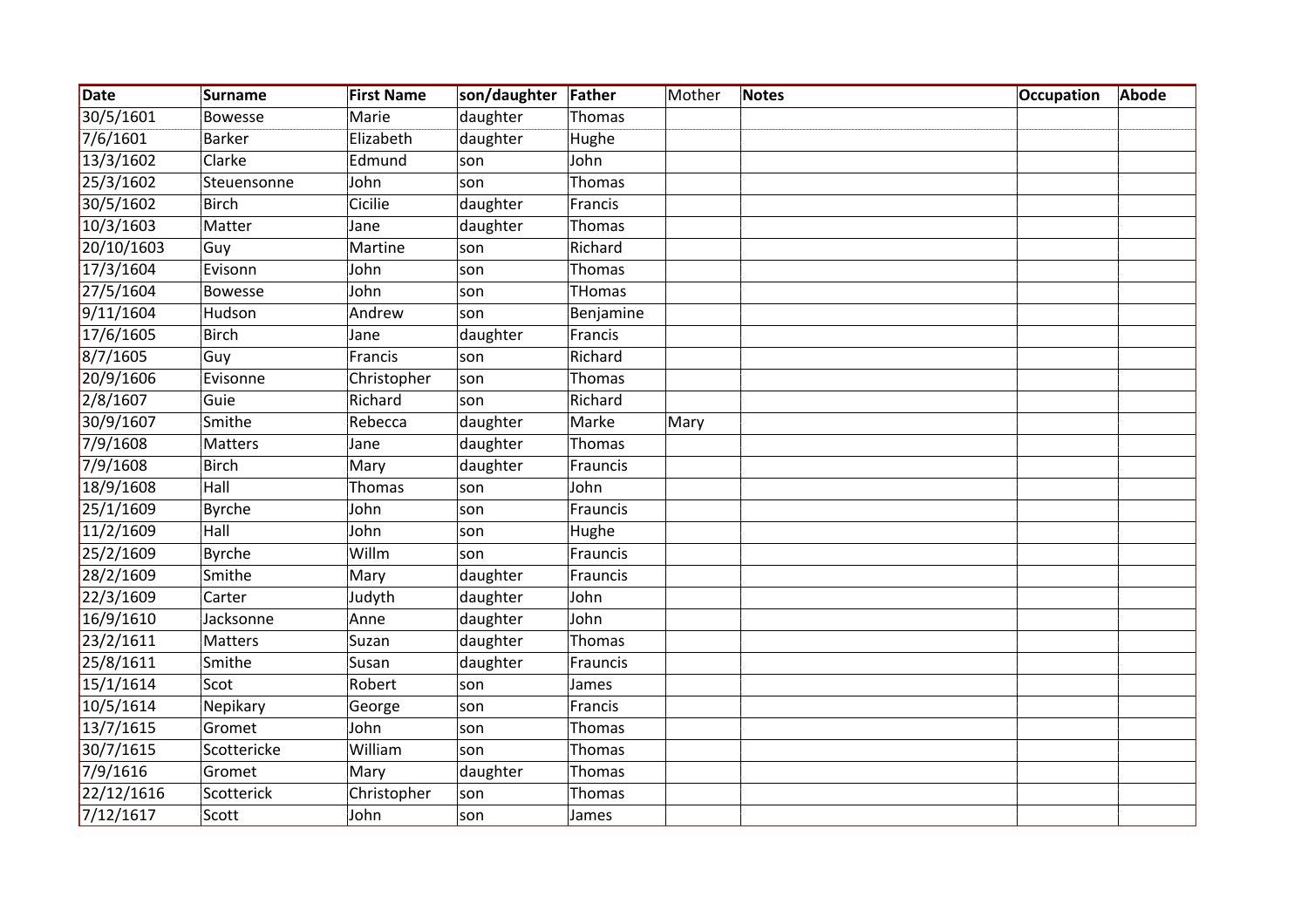| Date         | <b>Surname</b> | <b>First Name</b> | son/daughter | Father  | Mother | <b>Notes</b> | <b>Occupation</b> | <b>Abode</b> |
|--------------|----------------|-------------------|--------------|---------|--------|--------------|-------------------|--------------|
| 5/8/1618     | Scottereth     | Mary              | daughter     |         |        |              |                   |              |
| 26/9/1618    | Gromet         | An                | daughter     |         |        |              |                   |              |
| 14/8/1620    | Dawson         | Susan             | daughter     | Thomas  |        |              |                   |              |
| 14/8/1620    | Gromet         | Martin            | son          | Thomas  |        |              |                   |              |
| 12/11/1620   | Scot           | Cicely            | daughter     | James   |        |              |                   |              |
| 17/2/1622    | Scot           | Susan             | daughter     | James   |        |              |                   |              |
| $?$ /?/1623  | Hopkinson      | Elizabeth         | daughter     | John    |        |              |                   |              |
| 12/9/1624    | Pinder         | Elleina           | daughter     | Willm   |        |              |                   |              |
| 23/12/1624   | Scot           | Edward            | son          | Edward  |        |              |                   |              |
| 30/1/1626    | Emson          | William           | son          | Edward  |        |              |                   |              |
| 26/3/1626    | Pinder         | Rodulfe           | son          | Willm   |        |              |                   |              |
| 15/7/1626    | Maydens        | John              | son          | John    |        |              |                   |              |
| 9/3/1627     | Whiteby        | Ann               | daughter     | George  |        |              |                   |              |
| 20/7/1627    | Scot           | Thomas            | son          | James   |        |              |                   |              |
| 11/11/1627   | Pinder         | Elizabeth         | daughter     | Willm   |        |              |                   |              |
| 25/11/1627   | West           | Thomas            | son          | George  |        |              |                   |              |
| 2/8/1629     | West           | Eustace           | son          | George  |        |              |                   |              |
| 13/6/1629    | Dawson         | Thomas            | son          | Thomas  |        |              |                   |              |
| 20/9/1629    | Whiteby        | Edward            | son          | George  |        |              |                   |              |
| 20/9/1629    | Ranald         | Elizabeth         | daughter     | Willm   |        |              |                   |              |
| 25/3/1630    | West           | Ann               | daughter     | George  |        |              |                   |              |
| 8/4/1630     | Toppin         | Robert            | son          | William |        |              |                   |              |
| 21/5/1631    | Bray           | Thomas            | son          | John    |        |              |                   |              |
| 10/2/1632    | Maydens        | John              | son          | Willm   |        |              |                   |              |
| ? / 2 / 1632 | Sibsey         | Elizabeth         | daughter     | Richard |        |              |                   |              |
| 21/5/1632    | Whitby         | <b>Thomas</b>     | son          | George  |        |              |                   |              |
| 31/7/1632    | Scottereth     | Ann               | daughter     | James   |        |              |                   |              |
| 19/8/1632    | West           | John              | son          | George  |        |              |                   |              |
| 23/2/1633    | Whitbye        | Elizabeth         | daughter     | George  | Alice  |              |                   |              |
| 22/4/1633    | Nedam          | Richard           | son          | Edward  | Jane   |              |                   |              |
| 13/6/1633    | Marris         | Richard           | son          | Robert  | Anne   |              |                   |              |
| 12/1/1635    | Needum         | Alis              | daughter     | Edward  | Jane   |              |                   |              |
| 18/2/1635    | Marris         | Reachell          | daughter     | Robert  | Anne   |              |                   |              |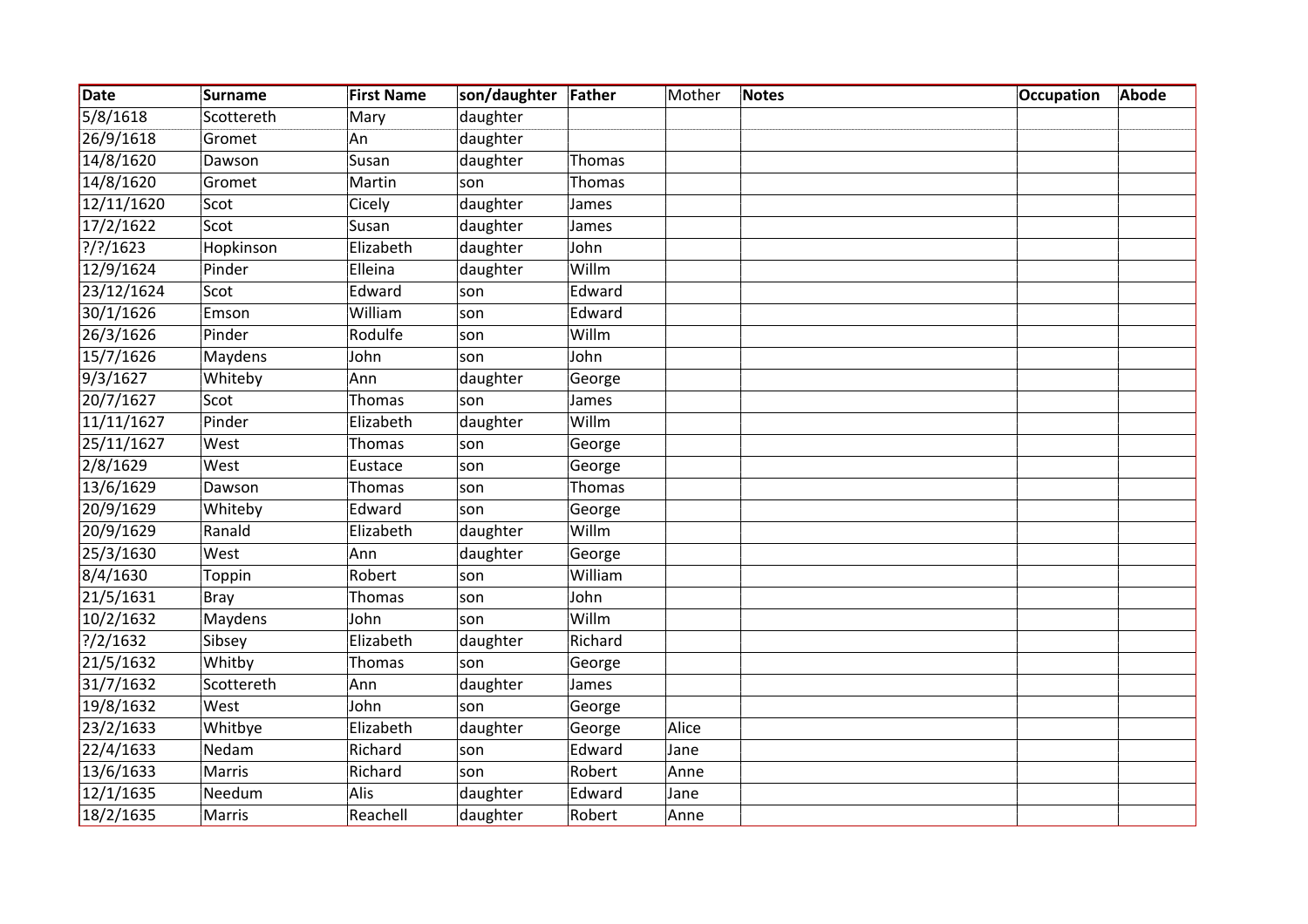| Date         | <b>Surname</b>  | <b>First Name</b> | son/daughter | Father                    | Mother    | <b>Notes</b> | <b>Occupation</b> | Abode |
|--------------|-----------------|-------------------|--------------|---------------------------|-----------|--------------|-------------------|-------|
| 30/9/1635    | Sibsey          | Richard           | son          | Richard                   | Elizabeth |              |                   |       |
| 4/7/1635     | Sibsey          | Thomas            | son          | George                    | Suzan     |              |                   |       |
| 26/4/1640    | Camby           | Elizabeth         | daughter     | John                      | Ann       |              |                   |       |
| 21/2/1663    | Sibsey          | Frances           | daughter     | Richard                   | Frances   |              |                   |       |
| 13/3/1663    | Yates           | Henry             | son          | William                   | Elizabeth |              |                   |       |
| 2/9/1664     | Gramite         | Elezebeth         | daughter     | George                    | Susan     |              |                   |       |
| 9/9/1664     | Plumer          | Mary              | daughter     | Joseph                    | Mary      |              |                   |       |
| 9/10/1664    | <b>Brickles</b> | Haman             | unknown      | Henry                     | Derrity   |              |                   |       |
| 14/1/1668    | Plumer          | Mary              | daughter     | Joseph                    | Mary      |              |                   |       |
| 17/1/1668    | Andrew          | Eliner            | daughter     | john                      | Dorrity   |              |                   |       |
| 3/5/1688     | Lane            | John              | son          | Ambrose                   | Ann       |              |                   |       |
| 26/7/1668    | Yates           | George            | son          | Will                      | Elezebeth |              |                   |       |
| 29/10/1668   | Sibsey          | Mary              | daughter     | Richard                   | Frances   |              |                   |       |
| 24/2/1671    | Yates           | Matthias          | son          | William                   | Elizabeth |              |                   |       |
| 26/3/1671    | Andrew          | John              | son          | John                      | Dorithy   |              |                   |       |
| 16/7/1673    | chambers        | Sarah             | daughter     | Robert                    | Anne      |              |                   |       |
| 18/10/1673   | Yates           | Sarah             | daughter     | William                   | Elizabeth |              |                   |       |
| ? / 2 / 1675 | Hyde            |                   | unknown      | John                      | Ann       |              |                   |       |
| 18/1/1676    | Chambers        | Elizabeth         | daughter     | Robert                    | Sarah     |              |                   |       |
| 11/5/1676    | Richardson      | Mary              | daughter     | William                   | Mary      |              |                   |       |
| 12/1/1677    | Hyde            | John              | son          | John                      | Ann       |              |                   |       |
| 2/10/1679    | Jarnell         | William           | son          | William                   | Mary      |              |                   |       |
| 29/10/1682   | Jarnell         | john              | son          | William                   | Mary      |              |                   |       |
| ? / 4 / 1684 |                 | <b>Bridget</b>    | daughter     | <b>Bartholomew</b> Hannah |           |              |                   |       |
| 27/4/1684    | Jarnell         | Thomas            | son          | William                   | Mary      |              |                   |       |
| 5/3/1685     | Cardon          | Thomas            | son          | Will                      | Elizebeth |              |                   |       |
| 4/11/1685    | Eaueson         | Marry             | daughter     | Jno                       | An        |              |                   |       |
| 13/3/1686    | Euison          | Susanna           | daughter     | John                      | Ann       |              |                   |       |
| 10/6/1687    | Cardon          | Elizabeth         | daughter     | Willm                     | Elizabeth |              |                   |       |
| 28/8/1687    | Jarnell         | Elizabeth         | daughter     | William                   | Ann       |              |                   |       |
| 26/4/1691    | Hurde           | Elizabeth         | daughter     | Robert                    | Rebeckah  |              |                   |       |
| 22/10/1693   | Hurde           | John              | son          | Robert                    | Rebeccha  |              |                   |       |
| 6/1/1694     | Hansley         | Anne              | daughter     | John                      | Anne      |              |                   |       |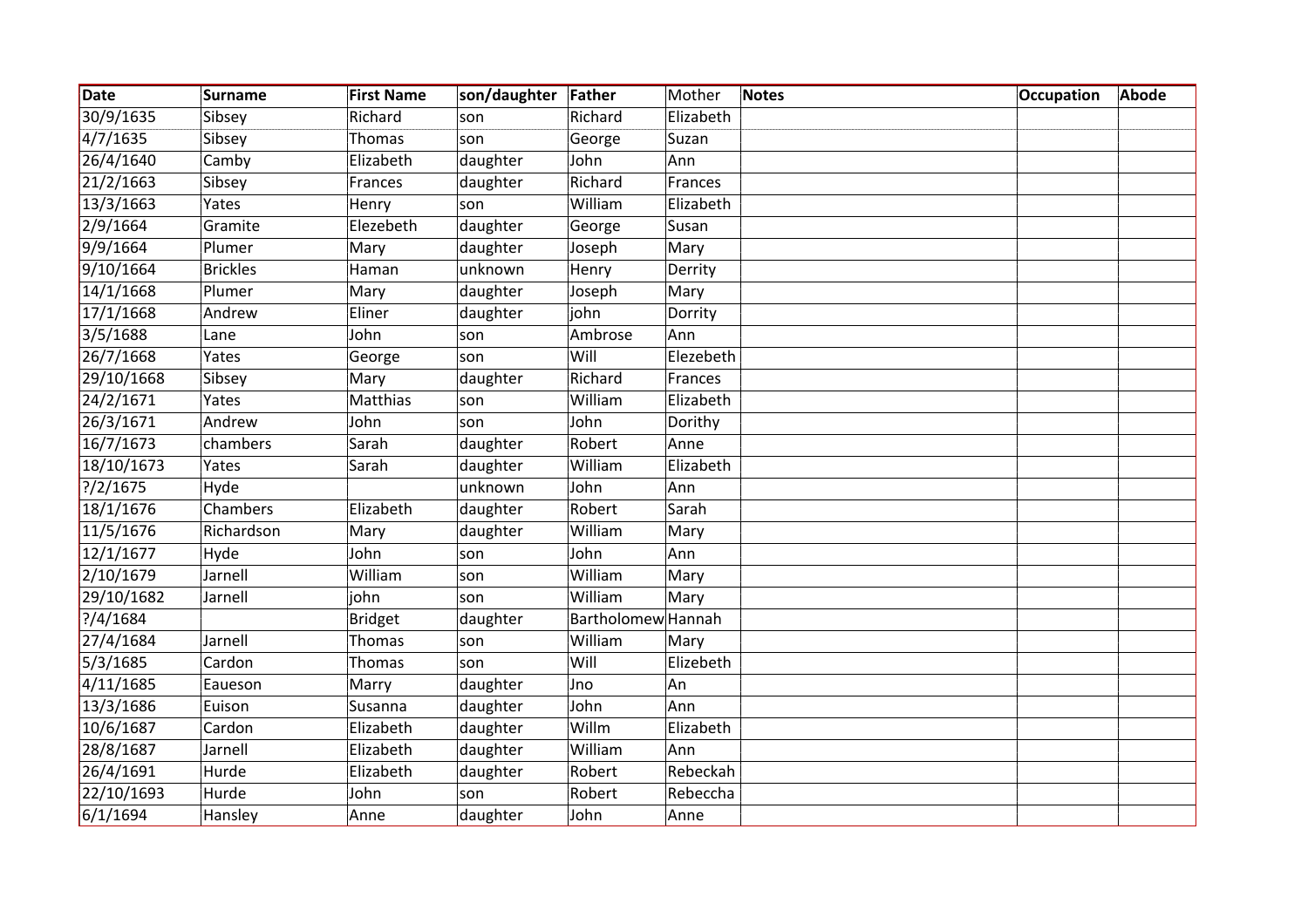| Date       | <b>Surname</b> | <b>First Name</b> | son/daughter | Father  | Mother  | <b>Notes</b>     | <b>Occupation</b> | <b>Abode</b> |
|------------|----------------|-------------------|--------------|---------|---------|------------------|-------------------|--------------|
| 17/6/1696  | Hord           | Thomas            | son          | Robert  | Rebecca |                  |                   |              |
| 11/10/1696 | Handsly        | john              | son          | John    | Anne    |                  |                   |              |
| 16/1/1697  | Hurd           | Robert            | son          | Robert  | Rebecca |                  |                   |              |
| 10/4/1698  | Hare           | Daniel            | son          | Daniel  | Anne    |                  |                   |              |
| 11/1/1699  | Hord           | Reebeka           | daughter     | Robert  | Rebekah |                  |                   |              |
| 8/2/1701   | Hurd           | Mary              | daughter     | Robert  |         |                  |                   |              |
| 7/2/1703   | Hurt           | Jane              | daughter     | Robert  |         |                  |                   |              |
| 20/3/1705  | Hird           | John              | son          | Robt    |         |                  |                   |              |
| 24/3/1706  | Wates          | Will              | son          |         | Sarah   |                  |                   |              |
| 15/3/1712  | Twig           | Elizabeth         | daughter     | IJn     |         |                  |                   |              |
| 5/11/1715  | Twigg          | Ann               | daughter     | Jno     |         |                  |                   |              |
| 10/3/1716  | Johnson        | Elizabeth         | daughter     | Joshua  |         |                  |                   |              |
| 16/11/1716 | Wright         | Mary              | daughter     | Jno     |         |                  |                   |              |
| 1/2/1718   | Smalley        | Thomas            | son          | Robert  | Ann     |                  |                   |              |
| 11/10/1719 | Johnson        | <b>Thomas</b>     | son          | Joshua  | Dorathy |                  |                   |              |
| 1/8/1721   | Toynbee        | Samuel            | son          | John    |         | died August 1721 |                   |              |
| 31/12/1721 | Johnson        | Ellen             | daughter     | Joshua  | Dorothy |                  |                   |              |
| 17/2/1722  | Pimpernoll     | James             | son          | Wm      |         |                  |                   |              |
| 1/1/1723   | Johnson        | Joshua            | son          | Joshua  | Dorothy |                  |                   |              |
| 11/9/1724  | Toynbee        | <b>Thomas</b>     | son          | Jno     | Sarah   |                  |                   |              |
| 4/4/1725   | Johnson        | John              | son          | Joshua  | Dorath  |                  |                   |              |
| 3/10/1725  | Pimpernoll     | Ann               | daughter     | Wm      | Ann     |                  |                   |              |
| 24/4/1726  | Nichols        | charles           | son          | Charles | Rachel  |                  |                   |              |
| 25/12/1726 | Smith          | Elizabeth         | daughter     | Jno     | Sarah   |                  |                   |              |
| 2/10/1727  | Pimpernoll     | Faith             | daughter     | Wm      | Ann     |                  |                   |              |
| 19/4/1730  | Pimpernoll     | Ann               | daughter     | Wm      | Ann     |                  |                   |              |
| 15/2/1731  | Pimpernoll     | Faith             | daughter     | Wm      | Faith   |                  |                   |              |
| 12/11/1731 | Barnet         | Edward            | son          | Francis | Dorathy |                  |                   |              |
| 18/2/1732  | Dawson         | Elizabeth         | daughter     | Wm      | Ellin   |                  |                   |              |
| 4/3/1732   | Pimpernoll     | Alce              | daughter     | Wm      | Ann     |                  |                   |              |
| 22/9/1734  | Pimpernoll     | Sarah             | daughter     | Wm      | Ann     |                  |                   |              |
| 27/12/1734 | Dawson         | Mary              | daughter     | Wm      | Eleanor |                  |                   |              |
| 29/10/1738 | Holeden        | Jane              | daughter     | John    | Eliz    |                  |                   |              |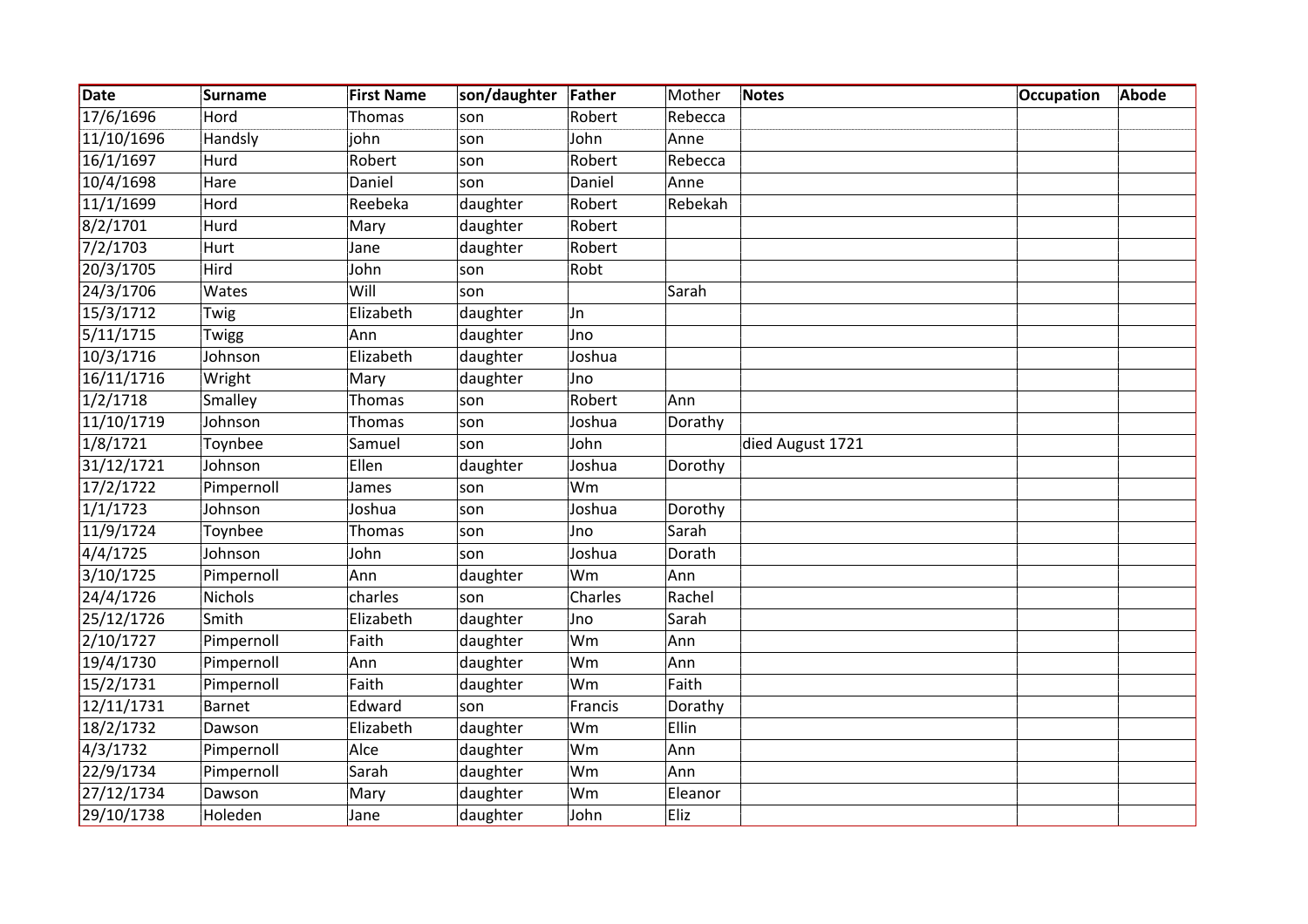| Date         | <b>Surname</b> | <b>First Name</b> | son/daughter                        | Father  | Mother    | <b>Notes</b>      | <b>Occupation</b> | Abode |
|--------------|----------------|-------------------|-------------------------------------|---------|-----------|-------------------|-------------------|-------|
| 12/6/1739    | Wilson         | Thomas            | son                                 | Robert  | Margaret  |                   |                   |       |
| 11/11/1739   | Dickinson      | John              | son                                 | Thos    | Eliz      |                   |                   |       |
| 20/5/1742    | Rhodes         | Elizabeth         | daughter                            | William | Elizabeth |                   |                   |       |
| 25/7/1742    | Wilson         | Sarah             | daughter                            | Robert  | Margaret  |                   |                   |       |
| ?/8/1744     | Codd           | Geo               | son                                 | Geo     | Eliz      |                   |                   |       |
| 19/8/1744    | Rhodes         | John              | son                                 | Wm      |           |                   |                   |       |
| 13/1/1746    | Rhodes         | Edward            | son                                 | Wm      | Mary      |                   |                   |       |
| 17/12/1749   | Walker         | <b>Thomas</b>     | son                                 | Wm      | Mary      |                   |                   |       |
| 13/6/1751    | Rhodes         | Wm                | son                                 | Wm      | Mary      |                   |                   |       |
| 10/11/1751   | Rhodes         | Anne              | daughter                            | Da.     |           |                   |                   |       |
| 30/11/1751   | Houtby         | Wm                | son                                 | John    | Eliz      |                   |                   |       |
| 3/3/1754     | Roads          | <b>Thomas</b>     | son                                 | Wm      | Mary      |                   |                   |       |
| 15/6/1755    | Rhodes         | Ellen             | duaghter                            | David   | Mary      |                   |                   |       |
| 7/7/1756     | Hanson         | Richard           | son                                 | William | Rebecca   |                   |                   |       |
| 27/1/1757    | Rhodes         | Richd             | son                                 | Wm      | Mary      |                   |                   |       |
| 3/4/1757     | Hol6tby        | Thos              | son                                 | John    | Sarah     |                   |                   |       |
| 10/8/1760    | Rodes          | william           | son                                 | David   | Mary      |                   |                   |       |
| 20/2/1762    | Rhodes         | George            | son                                 | David   | Mary      | buried 20/2/1763  |                   |       |
| 12/6/1763    | Marsh          | Thos              | son                                 | Wm      | Mary      |                   |                   |       |
| 29/4/1764    | Marsh          | Ann               | daughter                            | Wm      | Mary      |                   |                   |       |
| 4/8/1765     | Woods          | Wm                | son                                 | John    | Ann       |                   |                   |       |
| 1766         |                |                   | No Baptisms or burials or marriages |         |           |                   |                   |       |
| 6/9/1767     | Hobson         | John              | son                                 | John    | Sarah     | buried 16/7/1768  |                   |       |
| 31/12/1769   | Hobson         | John              | son                                 | John    | Sarah     | buried 9/7/1770   |                   |       |
| 7/4/1771     | Hobson         | George            | son                                 | John    | Sarah     |                   |                   |       |
| 7/2/1773     | Emerson        | William           | son                                 | Robert  | Elizabeth |                   |                   |       |
| 17/4/1774    | Emerson        | Elizabeth         | daughter                            | Robert  | Elizabeth |                   |                   |       |
| 21/11/1774   | <b>Vicars</b>  | Jeremiah          | son                                 | John    | Rebecca   | buried 22/11/1774 |                   |       |
| 14/5/1775    | Emerson        | Lucinda           | daughter                            | Robert  | Elizabeth |                   |                   |       |
| ? / 4 / 1776 | Emerson        | Sarah             | daughter                            | Robert  | Elizabeth |                   |                   |       |
| 22/12/1776   | Rhdes          | Mary              | daughter                            |         | Eleanor   |                   |                   |       |
| 25/5/1776    | Rhoades        | john              | son                                 | John    | Mary      |                   |                   |       |
| 2/11/1777    | Rhodes         | Elizabeth         | daughter                            | John    | Mary      |                   |                   |       |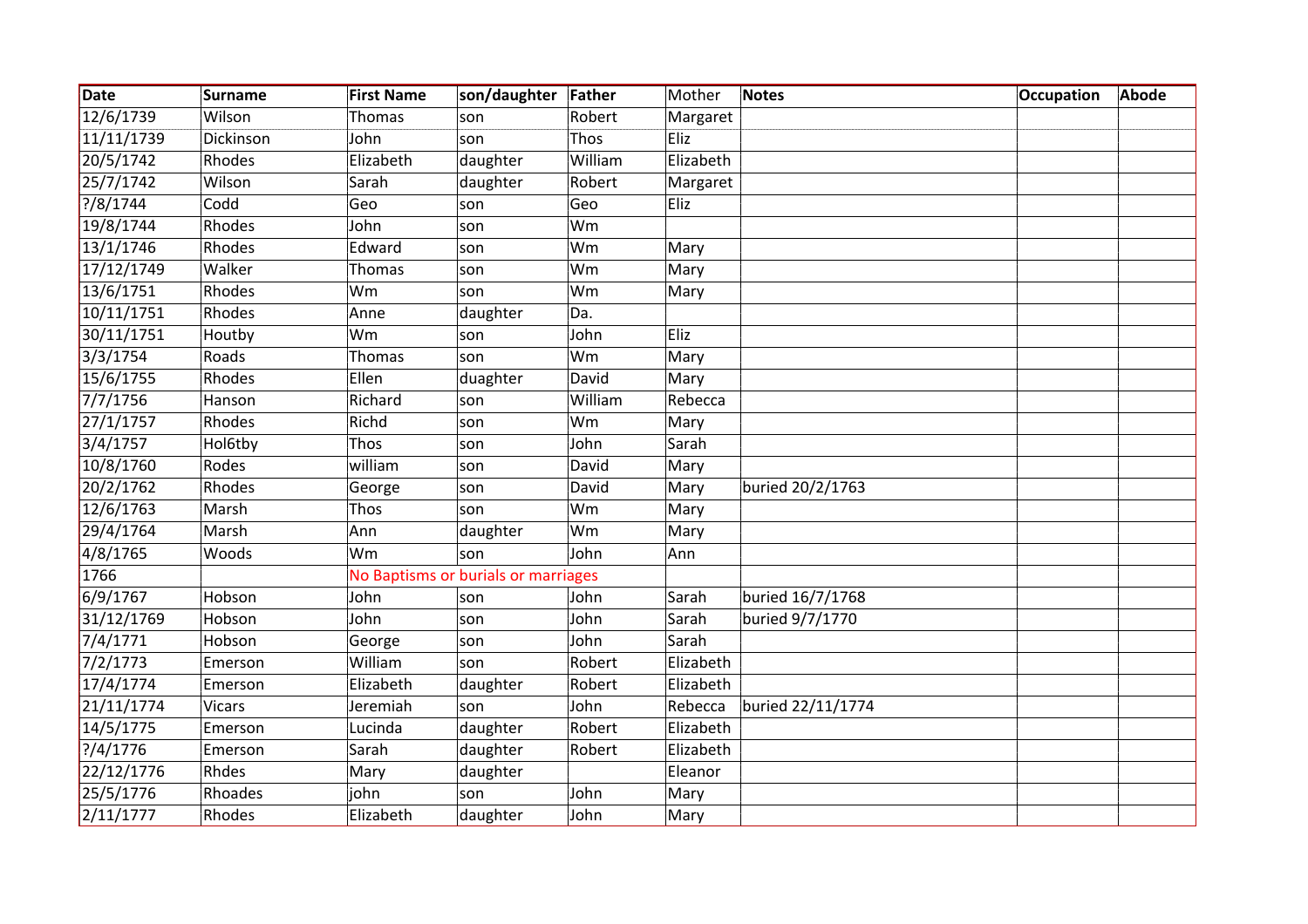| Date       | Surname       | <b>First Name</b> | son/daughter Father |         | Mother   | <b>Notes</b>            | <b>Occupation</b> | Abode    |
|------------|---------------|-------------------|---------------------|---------|----------|-------------------------|-------------------|----------|
| 2/3/1779   | <b>Vicars</b> | Mary              | bastard daughter    |         | Rebecca  | buried 3/3/1779         |                   |          |
| 30/5/1779  | Rhodes        | Jane              | daughter            | John    | Mary     |                         |                   |          |
| 20/8/1780  | <b>Blades</b> | Anne              | daughter            | George  | Elizth   |                         |                   |          |
| 25/2/1781  | Rhodes        | Joseph            | son                 | Jno     | Mary     |                         |                   |          |
| 1/3/1783   | <b>Blades</b> | Maria             | daughter            | George  | Elizth   |                         |                   |          |
| 24/4/1789  | <b>Dinnis</b> | Sarah             | daughter            | John    | Elizth   |                         |                   |          |
| 24/4/1789  | <b>Dinnis</b> | Mary              | daughter            | John    | Elizth   |                         |                   |          |
| 24/4/1789  | <b>Dinnis</b> | Elizth            | daughter            | John    | Elizth   |                         |                   |          |
| 24/4/1789  | <b>Dinnis</b> | Joseph            | son                 | John    | Elizth   |                         |                   |          |
| 7/8/1791   | <b>Dinnis</b> | Susanna           | daughter            | John    | Eliz     |                         |                   |          |
| 5/2/1792   | Dawson        | william           | son                 | Thos    | Eliz     |                         |                   |          |
| 7/8/1796   | Blow          | Jno               | son                 | ino     | Mary     | born 13/6/1796          |                   |          |
| 10/6/1801  | Evison        | Sarah             | daughter            | Joseph  | Faith    |                         |                   |          |
| 5/3/1797   | Dauson        | Thos              | son                 | Thos    | Eliz     |                         |                   |          |
| 1/7/1801   | Evison        | Sarah             | daughter            | Joseph  | Faith    |                         |                   | Sutterby |
| 4/10/1801  | Bryan         | Ann               | daughter            | William | Lucy     |                         |                   | Sutterby |
| 21/10/1801 | <b>Bryan</b>  | Hannah            | daughter            | William | Lucy     |                         |                   | Sutterby |
| 10/4/1802  | Rhoades       | Joseph            | son                 | John    | Martha   |                         |                   | Sutterby |
| 9/5/1803   | Rhoades       | John              | son                 | John    | Martha   |                         |                   | Sutterby |
| 17/8/1803  | Bryan         | Jane              | daughter            | William | Lucy     |                         |                   | Sutterby |
| 10/10/1803 | Evison        | William           | son                 | Joseph  | Faith    |                         |                   |          |
| 10/8/1804  | Evison        | John              | son                 | Joseph  | Faith    |                         |                   |          |
| 17/8/1807  | Evison        | Mary              | daughter            | Joseph  | Faith    |                         |                   |          |
| 30/10/1808 | Evison        | Joseph            | son                 | Joseph  | Faith    | buried 22/1/1809        |                   |          |
|            |               |                   | bastard             |         |          |                         |                   |          |
| 15/1/1809  | Pape          | Charlotte         | daughter            |         | Mary     |                         |                   |          |
| 22/1/1809  | Evison        | Charlotte         | daughter            | Joseph  | Mary     |                         |                   |          |
| 22/1/1809  | Hundleby      | Robert            | son                 |         |          |                         |                   |          |
| 11/2/1810  | Evison        | Charles           | son                 | Joseph  | Faith    |                         |                   |          |
| 5/4/1810   | Blackbourn    | Mary Ann          | daughter            | Peter   | Sarah    |                         |                   |          |
| 12/6/1812  | Shaw          | Mary              | daughter            | William | Margaret |                         |                   |          |
| 17/3/1816  | Cartwright    | Zillah            | daughter            | William | Mary     | by Thomas Wayet, Curate | Farmer            | Sutterby |
| 25/12/1816 | Stones        | Matilda           | daughter            | William | Bridget  | by Thomas Wayet, Curate | Labourer          | Sutterby |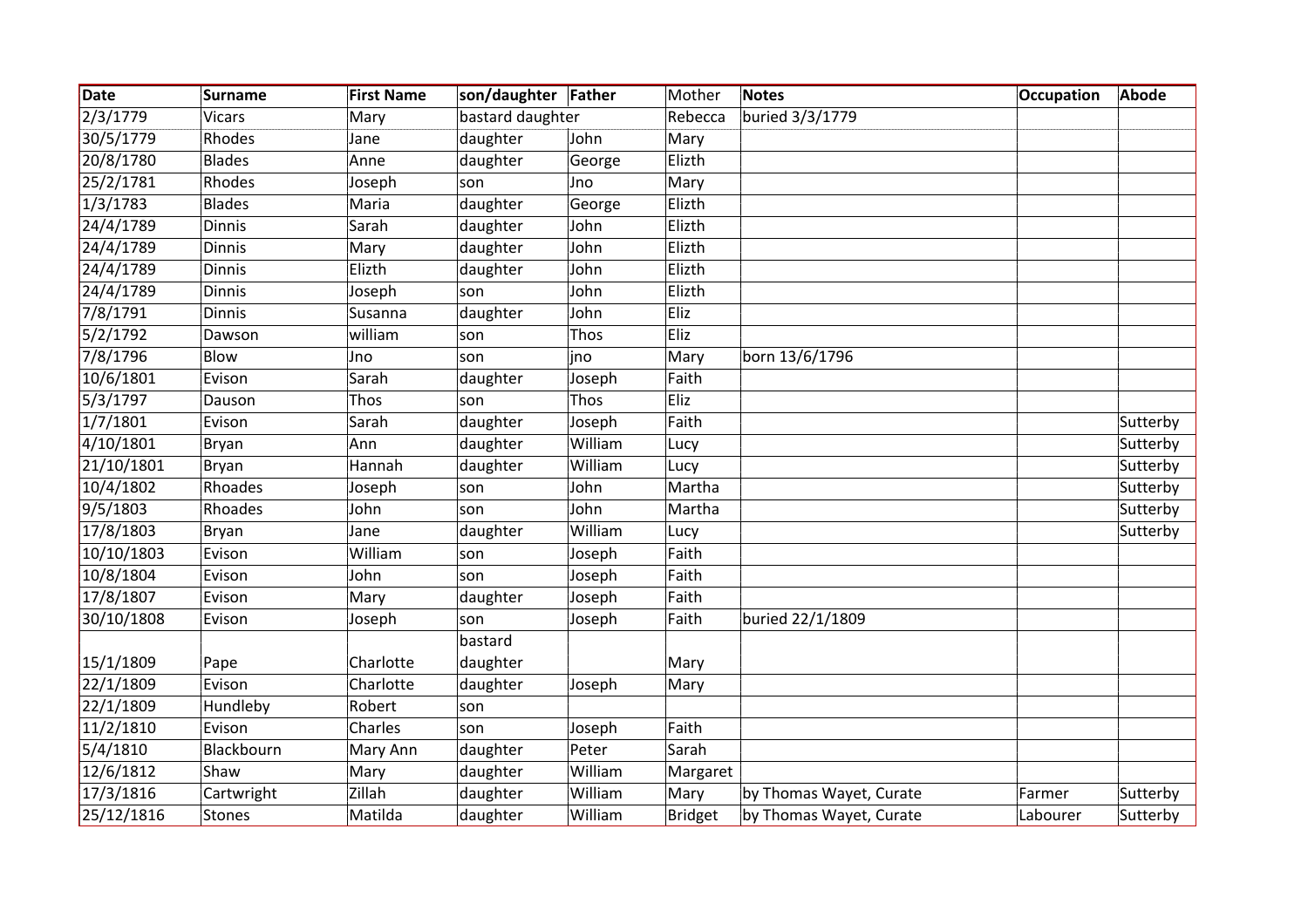| Date        | <b>Surname</b> | <b>First Name</b>         | son/daughter | Father        | Mother    | <b>Notes</b>                                 | Occupation | Abode    |
|-------------|----------------|---------------------------|--------------|---------------|-----------|----------------------------------------------|------------|----------|
|             |                |                           |              | Humphrey      |           |                                              |            |          |
| 15/8/1819   | Tyson          | Mary                      | daughter     | Wallis        | Mary      | by Thomas Wayet, Curate                      | Labourer   | Sutterby |
|             |                |                           |              | Humphrey      |           |                                              |            |          |
| 10/12/1820  | Tyson          | Leonard Wallis son        |              | Wallis        | Mary      | by Thomas Wayet, Curate                      | Labourer   | Sutterby |
| 31/3/1822   | Bamber         | Henry William son         |              | William       | Mary      | by John Singleton, Rector                    | Farmer     | Sutterby |
| 13/4/1823   | <b>Bamber</b>  | Georgiana Hest daughter   |              | William       | Mary      | by Felix Laurent                             | Farmer     | Sutterby |
|             |                |                           |              | Humphrey      |           |                                              |            |          |
| 22/6/1823   | Tyson          | Isacc                     | son          | <b>Wallis</b> | Mary      | by Felix Laurent                             | Labourer   | Sutterby |
| 13/2/1825   | <b>Bamber</b>  | Matilda Eleano daughter   |              | William       | Mary      | by Felix Laurent, Curate                     | Farmer     | Sutterby |
| 9/4/1825    | <b>Bamber</b>  | Alfred Sharpley son       |              | William       | Mary      | by Felix Laurent, Curate                     | Farmer     | Sutterby |
|             |                |                           |              | Humphrey      |           |                                              |            |          |
| 23/4/1825   | Tyson          | Martha                    | daughter     | Wallis        | Mary      | by Felix Laurent, Curate                     | Labourer   | Sutterby |
| 5/6/1827    | Showler        | Thomas Wright bastard son |              |               | Jane      | by john Singleton, Rector                    |            | Sutterby |
| $?$ /?/1828 | Evison         | Ann                       | daughter     | joseph        | Mary      |                                              |            |          |
| 27/4/1828   | Marwood        | John                      | son          | William       | Mary      | William Braithwaite, Curate                  | Labourer   | Sutterby |
| 11/5/1828   | Evison         | Ann                       | daughter     | Joseph        | Mary      | William Braithwaite, Curate                  | Labourer   | Sutterby |
| 28/6/1829   | Grundy         | Granthan                  | son [twin]   | William       | Elizabeth | William Braithwaite, Curate                  | Labourer   | Sutterby |
|             |                |                           | daughter     |               |           |                                              |            |          |
| 28/6/1829   | Grundy         | Jane Elizabeth            | [twin]       | William       | Elizabeth | William Braithwaite, Curate                  | Labourer   | Sutterby |
| 7/3/1830    | Evison         | Eliza                     | daughter     | Joseph        | Mary      | G Shal, Officiating Minister                 | Labourer   | Sutterby |
| 3/4/1831    | <b>Dring</b>   | <b>Betsy Jane</b>         | daughter     | Joseph        | Frances   | William Braithwaite, Curate                  | Farmer     | Sutterby |
| 15/4/1831   | Grundy         | Frederick                 | son          | William       | Elizabeth | William Braithwaite, Curate                  | Labourer   | Sutterby |
| 7/8/1831    | Evison         | Frances                   | daughter     | Joseph        | Mary      | William Braithwaite, Curate                  | Labourer   | Sutterby |
| 16/9/1832   | <b>Dring</b>   | Ann Lydia                 | daughter     | Joseph        | Frances   | William Braithwaite, Curate                  | Farmer     | Sutterby |
| 14/4/1833   | Grundy         | Emma                      | daughter     |               | Mary Ann  | William Braithwaite, Curate                  |            | Sutterby |
| 29/12/1833  | <b>Dring</b>   | Hannah Maria              | daughter     | Joseph        | Frances   | William Braithwaite, Curate                  | Farmer     | Sutterby |
| 2/3/1834    | Evison         | <b>Thomas</b>             | son          | Joseph        | Mary      | William Braithwaite, Curate                  | Labourer   | Sutterby |
| 15/3/1835   | <b>Dring</b>   | Joseph                    | son          | Joseph        | Frances   | C. Brackenbury, Officiating Minister         | Farmer     | Sutterby |
| 3/5/1835    | Andrews        | George Edward son         |              | Benjamin      | Eliza     | C. Brackenbury, Officiating Minister         | Farmer     | Sutterby |
| 20/9/1835   | Grundy         | John                      | son          | William       | Susan     | C. Brackenbury, Officiating Minister         | Blacksmith | Sutterby |
| 22/11/1835  | Evison         | Jane                      | daughter     | Joseph        | Mary      | C. Brackenbury, Officiating Minister         | Labourer   | Sutterby |
| 10/1/1836   | Snell          | Edward                    | son          | John          |           | RosamondC. Brackenbury, Officiating Minister | Labourer   | Sutterby |
| 24/8/1836   | Donington      | Ann Hare                  | daughter     | John          | Ann       | John Singleton, Rector                       | Farmer     | Sutterby |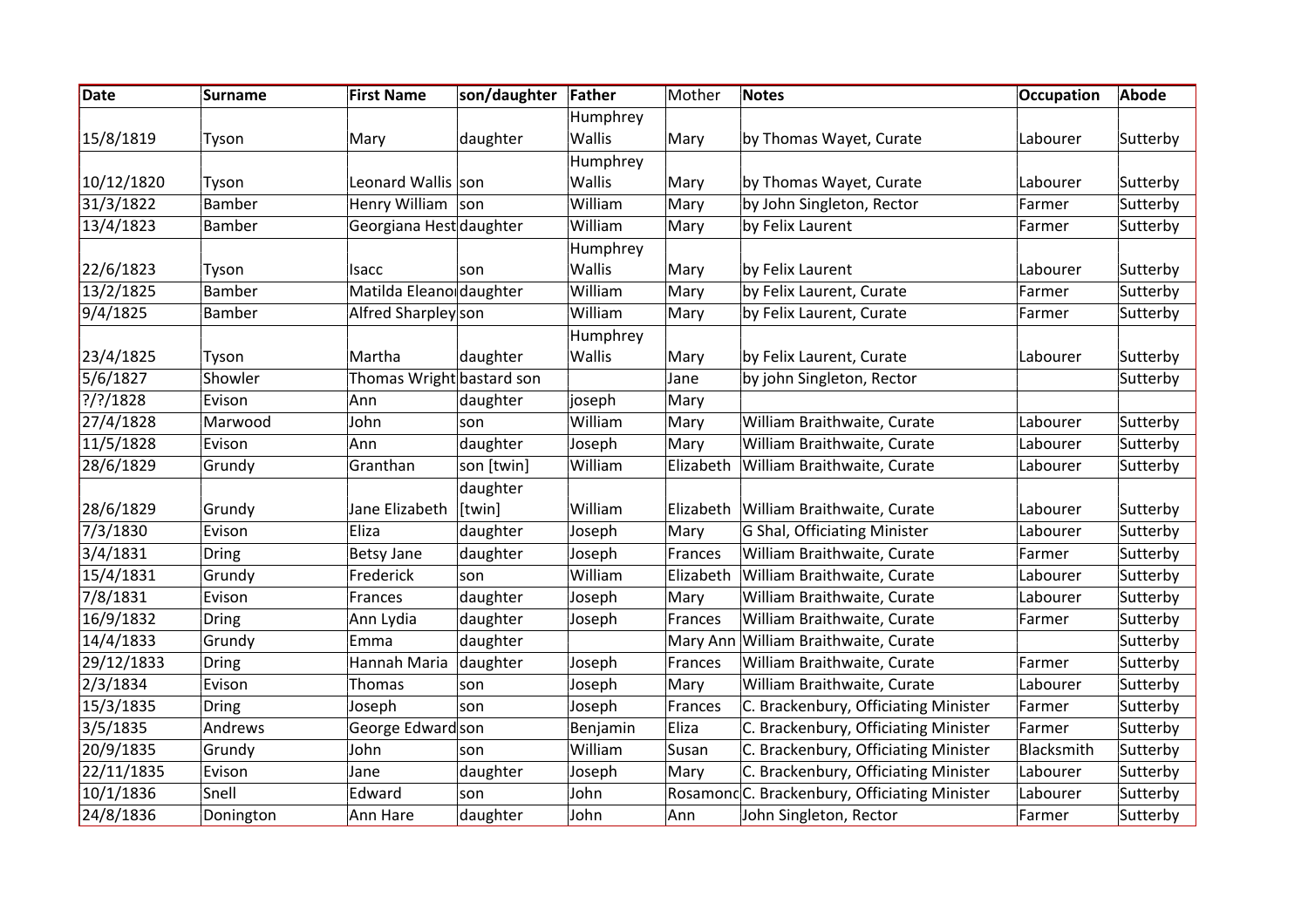| 4/9/1836   | <b>Brain</b>   | Thomas Houserson        |          | Peter    | Susan          | John Singleton, Rector          | Labourer   | Sutterby |
|------------|----------------|-------------------------|----------|----------|----------------|---------------------------------|------------|----------|
| 8/10/1836  | <b>Dring</b>   | <b>Fanny Eliza</b>      | daughter | Joseph   | Frances        | John Singleton, Rector          | Farmer     | Sutterby |
| 2/4/1837   | Andrews        | Emma Jane               | daughter | Benjamin | Eliza          | John Singleton, Rector          | Farmer     | Sutterby |
| 7/1/1838   | Grundy         | William Silvesteson     |          | William  |                | Susannah John Singleton, Rector | Blacksmith | Sutterby |
| 4/2/1838   | Donington      | Barbara                 | daughter | John     | Ann            | John Singleton, Rector          | Farmer     | Sutterby |
| 28/3/1838  | Dring          | Emma Harriets daughter  |          | Joseph   | Frances        | John Singleton, Rector          | Farmer     | Sutterby |
| 25/3/1839  | Wright         | Louisa                  | daughter | William  | Livinia        | John Singleton, Rector          | Farmer     | Sutterby |
| 25/8/1839  | <b>Dring</b>   | Jemima Matildadaughter  |          | Joseph   | Frances        | John Singleton, Rector          | Farmer     | Sutterby |
| 21/11/1839 | Donington      | Mary Jane               | daughter | John     | Ann            | John Singleton, Rector          | Farmer     | Sutterby |
| 28/7/1840  | Dring          | George Bourne son       |          | Joseph   | Frances        | John Singleton, Rector          | Farmer     | Sutterby |
| 09/04/1841 | Wright         | George                  | son      | George   | Lavina         | John Singleton, Rector          | Farmer     | Sutterby |
| 9/10/1841  | Donington      | George                  | son      | George   | Ann            | John Singleton, Rector          | Farmer     | Sutterby |
| 8/12/1841  | Dring          | John Richard            | son      | Joseph   | Frances        | John Singleton, Rector          | Farmer     | Sutterby |
| 16/1/1843  | Wright         | William Robins son      |          | Wiliam   | Lavina         | J. Lushington Edwards, Curate   | Farmer     | Sutterby |
| 23/4/1843  | Bilton         | Mary Jane               | daughter | John     | Hannah         | J. Lushington Edwards, Curate   | Labourer   | Sutterby |
| 22/10/1843 | Donington      | Elizabeth               | daughter | John     | Ann            | J. Lushington Edwards, Curate   | Farmer     | Sutterby |
| 28/7/1844  | Snell          | Emma                    | daughter | John     | Mary           | J. Lushington Edwards, Curate   | Labourer   | Sutterby |
| 27/4/1845  | Wright         | Dorothy                 | daughter | William  | Lavina         | P.A. Dodson, Curate             | Farmer     | Sutterby |
| 25/12/1845 | Borrell        | Richard                 | son      | John     | Sarah          | P.A. Dodson, Curate             | Labourer   | Sutterby |
| 18/1/1846  | Donington      | John                    | son      | John     | Anne           | P.A. Dodson, Curate             | Farmer     | Sutterby |
| 19/7/1846  | Tuxworth       | Elizabeth               | daughter | Francis  | Anne           | P.A. Dodson, Curate             | Farmer     | Sutterby |
| 4/10/1846  | Snell          | Munro Moody             | son      | John     | Mary           | P.A. Dodson, Curate             | Labourer   | Sutterby |
| 31/1/1847  | Wright         | John Henry              | son      | William  | Lavina         | P.A. Dodson, Curate             | Farmer     | Sutterby |
| 28/11/1847 | Dring          | Mary Jane               | daughter | Joseph   | Frances        | P.A. Dodson, Curate             | Farmer     | Sutterby |
| 11/8/1848  | <b>Dring</b>   | Sarah Anne (5 ydaughter |          | Joseph   | Frances        | P.A. Dodson, Curate             | Farmer     | Sutterby |
| 19/11/1848 | Tuxworth       | John                    | son      | Francis  | Anne           | Thomas Owston, Rector           | Farmer     | Sutterby |
| 1/1/1849   | <b>Borrell</b> | Stephen                 | son      | John     | Sarah          | Thomas Owston, Rector           | Labourer   | Sutterby |
| 21/1/1849  | Wright         | Elizabeth               | daughter | William  | Lavina         | Thomas Owston, Rector           | Farmer     | Sutterby |
| 4/3/1849   | Dring          | Thomas                  | son      | Joseph   | <b>Frances</b> | Thomas Owston, Rector           | Farmer     | Sutterby |
| 29/4/1849  | Snell          | George                  | son      | John     | Mary           | Thomas Owston, Rector           | Labourer   | Sutterby |
| 6/10/1850  | Wright         | Mary Ann                | daughter | William  | Lavina         | Thomas Owston, Rector           | Farmer     | Sutterby |
| 6/10/1850  | <b>Dring</b>   | Stephen                 | son      | Joseph   | Frances        | Thomas Owston, Rector           | Farmer     | Sutterby |
| 10/4/1852  | Snell          | david                   | son      | John     | Mary           | Thomas Owston, Rector           | Labourer   | Sutterby |
| 15/8/1852  | Dring          | Robert                  | son      | Joseph   | Frances        | Thomas Owston, Rector           | Farmer     | Sutterby |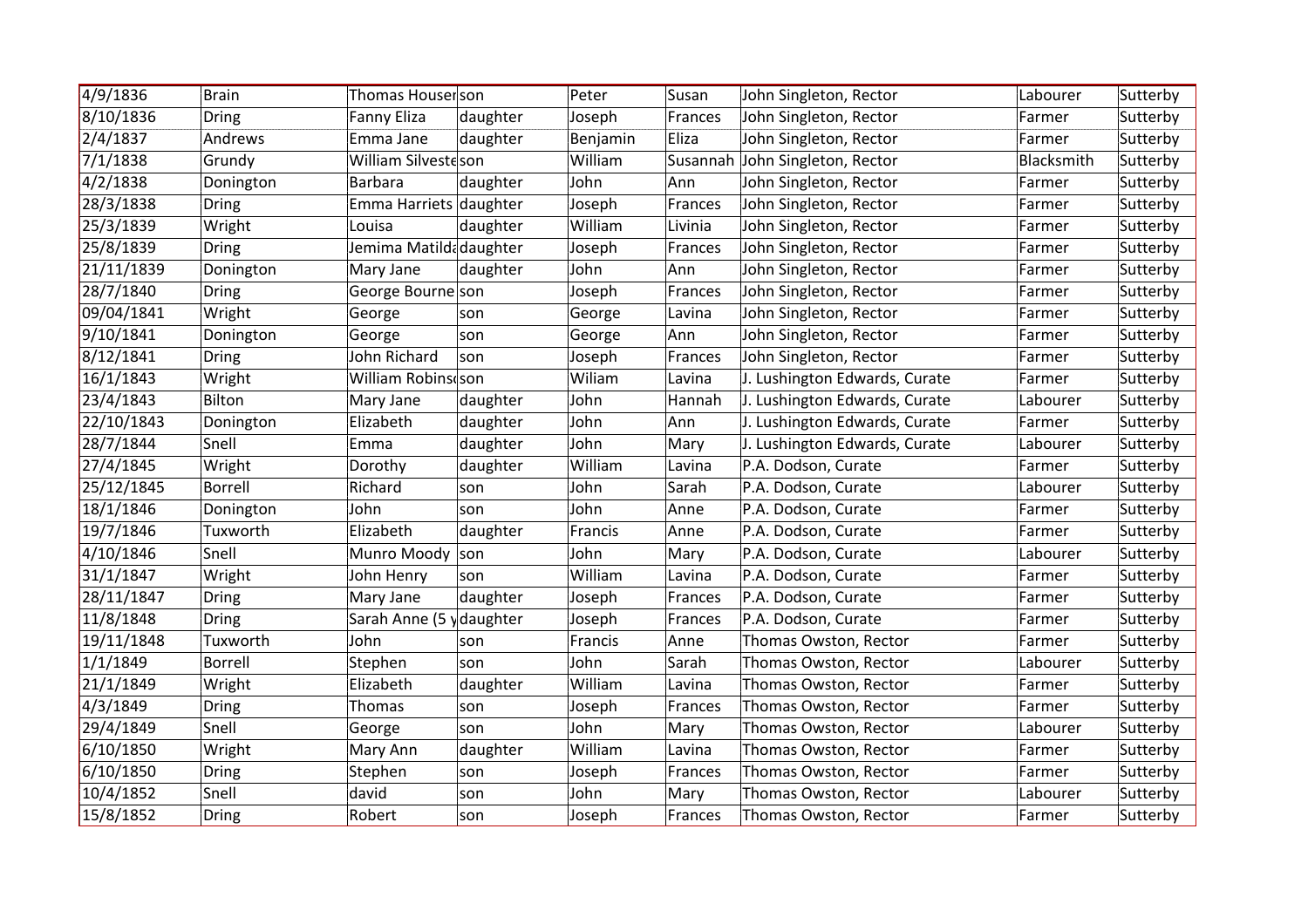| Date       | <b>Surname</b> | <b>First Name</b>        | son/daughter           | Father    | Mother  | <b>Notes</b>                    | <b>Occupation</b> | Abode    |
|------------|----------------|--------------------------|------------------------|-----------|---------|---------------------------------|-------------------|----------|
| 11/1/1854  | Wright         | Robert                   | son                    | William   | Lavina  | Thomas Owston, Rector           | Farmer            | Sutterby |
| 29/1/1854  | Houlden        | George                   | son                    | John      | Frances | C.J. Swan, Officiating Minister | Labourer          | Sutterby |
| 1/6/1854   | Tuxworth       | <b>Francis Henry</b>     | son                    | Francis   | Anne    | Thomas Owston, Rector           | Cottager          | Sutterby |
| 16/5/1854  | Dring          | <b>Esther Ann</b>        | daughter               | Joseph    | Frances | Thomas Owston, Rector           | Farmer            | Sutterby |
| 27/1/1856  | <b>Dring</b>   | James                    | son                    | Joseph    | Frances | Thomas Owston, Rector           | Farmer            | Sutterby |
| 18/08/1856 | Wright         | Weston                   | son                    | William   | Lavina  | Thomas Owston, Rector           | Farmer            | Sutterby |
| 16/5/1858  | <b>Borrill</b> | Arthur                   | son (<br>illegitimate) |           | Lucy    | Thomas Owston, Rector           | Servant           | Sutterby |
|            |                |                          |                        | Robert    |         |                                 |                   |          |
| 4/10/1858  | Codd           | Joseph                   | son                    | Thorndike | Mary    | Thomas Owston, Rector           | Labourer          | Sutterby |
| 4/12/1859  | Crawford       | Thomas                   | son                    | William   | Thirza  | Thomas Owston, Rector           | Labourer          | Sutterby |
| 25/2/1861  | Crawford       | Emma                     | daughter               | William   | Thirza  | Thomas Owston, Rector           | Labourer          | Sutterby |
| 25/2/1863  | Crawford       | Hannah                   | daughter               | William   | Thirza  | Thomas Owston, Rector           | Labourer          | Sutterby |
| 11/1/1865  | Croft          | George Frederi son       |                        | George    | Emma    | Thomas Owston, Rector           | Labourer          | Sutterby |
| 8/7/1866   | Croft          | John                     | son                    | George    | Emma    | Thomas Owston, Rector           | Labourer          | Sutterby |
| 21/2/1868  | Croft          | Emma Jane                | daughter               | George    | Emma    | Thomas Owston, Rector           | Labourer          | Sutterby |
| 13/8/1871  | Ellerby        | James                    | son                    | Thomas    | Mary    | Thomas Owston, Rector           | Labourer          | Sutterby |
| 26/11/1871 | Dawson         | Harriett Louisa daughter |                        | William   | Rebecca | Thomas Owston, Rector           | Labourer          | Sutterby |
| 3/11/1872  | Fletcher       | Charlotte                | daughter               | John      | Emma    | Thomas Owston, Rector           | Labourer          | Sutterby |
| 31/5/1874  | Dawson         | Fred                     | son                    | William   | Rebecca | Thomas Owston, Rector           | Labourer          | Sutterby |
| 16/5/1875  | Maryland       | Maria                    | daughter               | John      |         | Sarah Ann Thomas Owston, Rector | Labourer          | Sutterby |
|            |                |                          |                        | Munro     |         |                                 |                   |          |
| 18/6/1875  | Snell          | George Henry             | son                    | Moody     | Sarah   | Thomas Owston, Rector           | Labourer          | Sutterby |
| 18/6/1875  | Snell          | Emma Jane                | daughter               | Moody     | Sarah   | Thomas Owston, Rector           | Labourer          | Sutterby |
| 14/3/1876  | Frith          | Fanny                    | daughter               | George    | Maria   | Thomas Owston, Rector           | Labourer          | Sutterby |
| 18/2/1877  | <b>Beaver</b>  | James                    | son                    | Frederick | Ellen   | Thomas Owston, Rector           | Labourer          | Sutterby |
| 23/3/1878  | Frith          | John Marshall            | son                    | Moody     | Sarah   | Thomas Owston, Rector           | Labourer          | Sutterby |
| 4/9/1878   | Lammiman       | Sarah Jane               | daughter               | John      | Jane    | Thomas Owston, Rector           | Labourer          | Sutterby |
| 6/10/1878  | Snell          | Fanny Helen              | daughter               | Moody     | Sarah   | Thomas Owston, Rector           | Labourer          | Sutterby |
| 25/1/1880  | Snell          | Frances Eleano daughter  |                        | Moody     | Sarah   | Thomas Owston, Rector           | Labourer          | Sutterby |
| 4/4/1880   | Frith          | Maria                    | daughter               | George    | Maria   | Thomas Owston, Rector           | Labourer          | Sutterby |
| 7/11/1880  | Brown          | Alice                    | daughter               | Edwin     | Eliza   | Thomas Owston, Rector           | Labourer          | Sutterby |